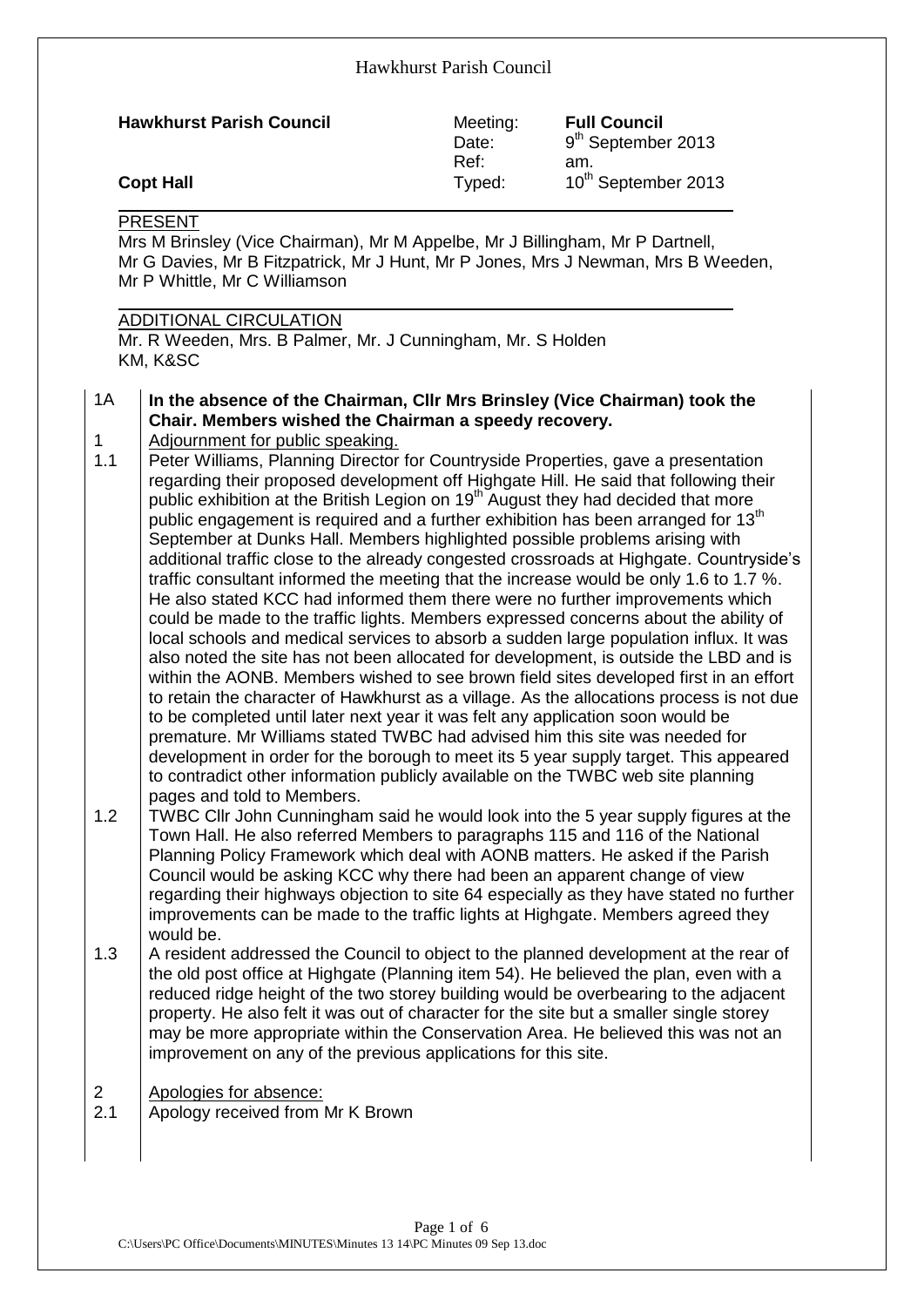| 3.<br>3.1      | Declaration of interests:<br>BW declared a personal interest in planning applications 55 and 58. |                                                 |                                                                                                                                                                       |  |  |  |  |
|----------------|--------------------------------------------------------------------------------------------------|-------------------------------------------------|-----------------------------------------------------------------------------------------------------------------------------------------------------------------------|--|--|--|--|
| $\overline{4}$ |                                                                                                  | Approval of minutes of previous meetings        |                                                                                                                                                                       |  |  |  |  |
| 4.1            |                                                                                                  |                                                 | Received the Minutes of the Parish Council meeting held on 8 <sup>th</sup> July 2013.                                                                                 |  |  |  |  |
| 4.2            |                                                                                                  |                                                 | Received the Minutes of the Parish Council meeting held on 5 <sup>th</sup> August 2013.                                                                               |  |  |  |  |
| 4.3            |                                                                                                  |                                                 | Noted the Minutes of the Land Committee meeting on 27 <sup>th</sup> July 2013                                                                                         |  |  |  |  |
|                |                                                                                                  |                                                 |                                                                                                                                                                       |  |  |  |  |
| 5<br>5.1       | <b>Matters arising</b>                                                                           |                                                 | Transport & Highways. (MA) A letter will be prepared to send to KCC seeking                                                                                           |  |  |  |  |
|                |                                                                                                  |                                                 | clarification about the suitability of the traffic lights in coping with additional traffic from                                                                      |  |  |  |  |
|                |                                                                                                  | proposed new large scale housing developments.  |                                                                                                                                                                       |  |  |  |  |
| 5.2            |                                                                                                  |                                                 | Youth Matters. (CW). The youth bus is now operating on Wednesday evenings at the                                                                                      |  |  |  |  |
|                | KGV playing field.                                                                               |                                                 |                                                                                                                                                                       |  |  |  |  |
| 5.3            |                                                                                                  |                                                 | Police (JH). There were nine reported crimes in the past month. Members felt the                                                                                      |  |  |  |  |
|                |                                                                                                  |                                                 | proposed times for the mobile police station to visit the village, 18:30 on Saturday                                                                                  |  |  |  |  |
|                |                                                                                                  | evenings was far from ideal.                    |                                                                                                                                                                       |  |  |  |  |
| 5.4            |                                                                                                  |                                                 | Speed Watch. Members noted the information recently received about the number of<br>vehicles travelling at excessive speed along the High Street. More volunteers are |  |  |  |  |
|                |                                                                                                  |                                                 | required and an article is being prepared for the Village Magazine.                                                                                                   |  |  |  |  |
| 5.5            |                                                                                                  |                                                 | Hawkhurst Community Centre. (BW). Nothing to report.                                                                                                                  |  |  |  |  |
|                |                                                                                                  |                                                 |                                                                                                                                                                       |  |  |  |  |
| 6              |                                                                                                  | <b>Reports of Committee Chairmen</b>            |                                                                                                                                                                       |  |  |  |  |
| 6.1            |                                                                                                  |                                                 | Buildings Committee. (BF). The garages at KGV are in the process of being relocated.                                                                                  |  |  |  |  |
| 6.2            |                                                                                                  |                                                 | Land Committee. (CW). Nothing additional to report.                                                                                                                   |  |  |  |  |
| 6.3<br>6.4     |                                                                                                  | F&GP Committee. (MB). Nothing to report.        |                                                                                                                                                                       |  |  |  |  |
| 6.5            |                                                                                                  | Personnel Committee (MB). Nothing to report     | Neighbourhood Planning Group. (JN) Nothing to report                                                                                                                  |  |  |  |  |
| 6.6            |                                                                                                  |                                                 | Fete Committee. (MA). A brief summary of the fete held on 25 <sup>th</sup> August was given                                                                           |  |  |  |  |
|                |                                                                                                  |                                                 | Detailed accounts are not yet available. Work has begun on the Christmas event.                                                                                       |  |  |  |  |
|                |                                                                                                  |                                                 |                                                                                                                                                                       |  |  |  |  |
| $\overline{7}$ |                                                                                                  | Matters for further discussion                  |                                                                                                                                                                       |  |  |  |  |
| 7.1            |                                                                                                  |                                                 | Allocations and planning matters paper. Members noted and broadly welcomed the                                                                                        |  |  |  |  |
|                |                                                                                                  |                                                 | content of the paper presented by the Clerk. A meeting is being arranged by our<br>constituency MP, Greg Clark, with senior staff and Members from TWBC and a         |  |  |  |  |
|                |                                                                                                  |                                                 | delegation from the parish council to discuss future involvement in the allocations and                                                                               |  |  |  |  |
|                |                                                                                                  | planning process within the spirit of localism. |                                                                                                                                                                       |  |  |  |  |
|                |                                                                                                  |                                                 |                                                                                                                                                                       |  |  |  |  |
| 8              | Correspondence                                                                                   |                                                 |                                                                                                                                                                       |  |  |  |  |
| $\mathbf 1$    |                                                                                                  | The Tunbridge                                   | Supersedes the Parish Charter between TWBC and                                                                                                                        |  |  |  |  |
|                |                                                                                                  | <b>Wells Agreement</b>                          | parish councils.<br>Minutes 19/06/13                                                                                                                                  |  |  |  |  |
| $\overline{2}$ | 11/07/13                                                                                         | <b>TW Transport</b><br>Forum                    |                                                                                                                                                                       |  |  |  |  |
| 3              | 22/07/13                                                                                         | Resident                                        | CC letter to KHS regarding traffic speeds along the                                                                                                                   |  |  |  |  |
|                |                                                                                                  |                                                 | <b>High Street</b>                                                                                                                                                    |  |  |  |  |
| 4              | Various                                                                                          | <b>Fete Committee</b>                           | Meeting minutes                                                                                                                                                       |  |  |  |  |
| 5              | 01/08/13                                                                                         | <b>Village Society</b>                          | Commemorative plaque for cricket matches at The                                                                                                                       |  |  |  |  |
| 6              | 02/08/13                                                                                         | <b>KCC</b>                                      | Moor in 1825 and 1826.<br>Information about the operation of the Highgate                                                                                             |  |  |  |  |
|                |                                                                                                  |                                                 | traffic lights.                                                                                                                                                       |  |  |  |  |
| $\overline{7}$ | 05/08/13                                                                                         | <b>KCC</b>                                      | Street lighting consultation for part-night service.                                                                                                                  |  |  |  |  |
| 8              | 07/08/13                                                                                         | <b>High Weald</b>                               | Joint Advisory Committee Annual Review                                                                                                                                |  |  |  |  |
|                |                                                                                                  | <b>AONB</b>                                     |                                                                                                                                                                       |  |  |  |  |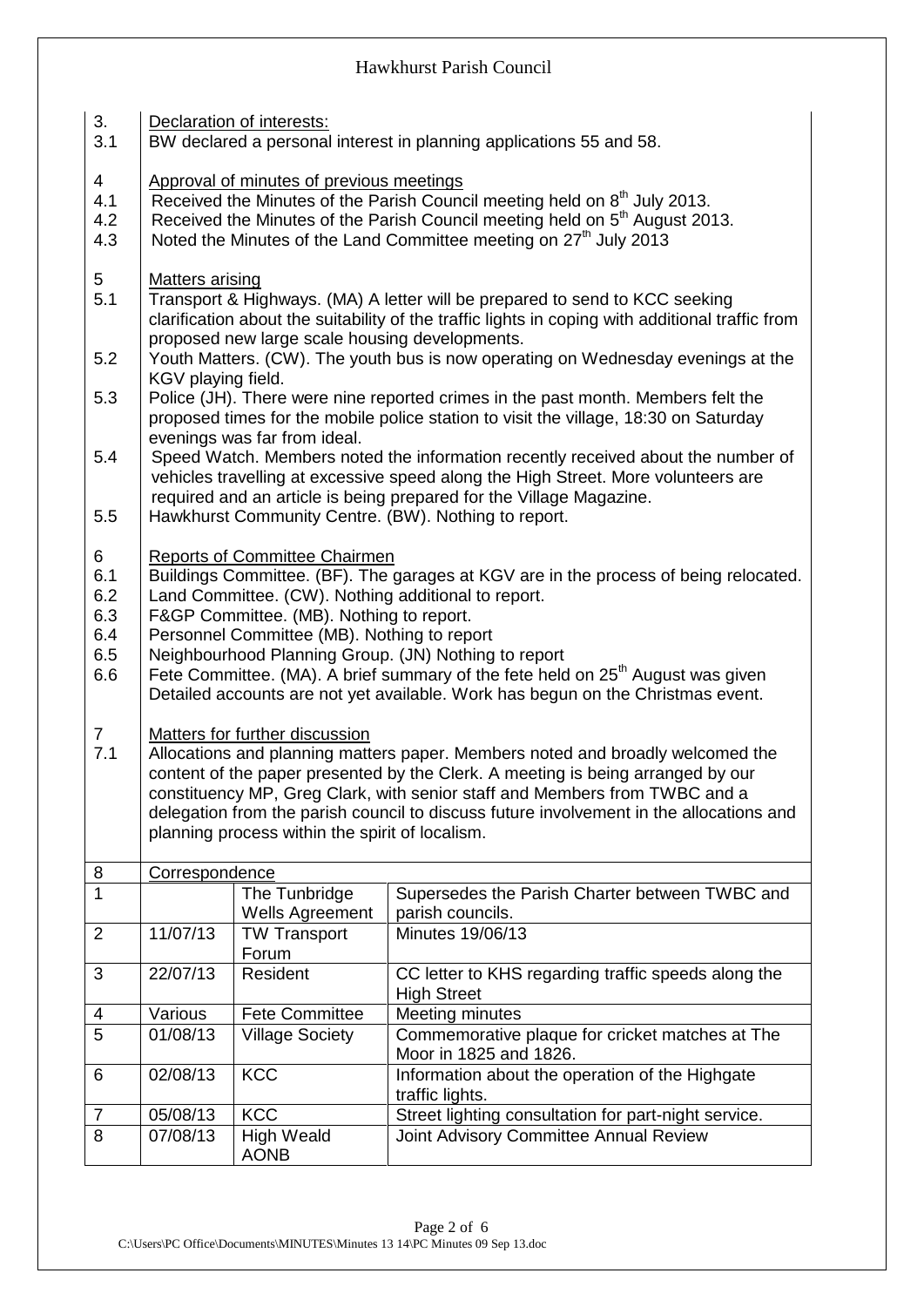| 9   | 09/08/13                     | <b>KALC</b>                        |        | DCLG guidance on illegal and unauthorised traveller                             |  |  |
|-----|------------------------------|------------------------------------|--------|---------------------------------------------------------------------------------|--|--|
|     |                              |                                    | sites  |                                                                                 |  |  |
| 10  | 16/08/13                     | Home Start                         |        | Request for donation                                                            |  |  |
| 11  | 16/08/13                     | <b>KALC</b>                        |        | <b>Community Awards Scheme</b>                                                  |  |  |
| 12  | 20/08/13                     | <b>ACRK</b>                        |        | Energy projects grants                                                          |  |  |
| 13  | 29/08/13                     | <b>KCC Highways</b>                |        | Parish Seminar 4 <sup>th</sup> October. One representative per                  |  |  |
|     |                              |                                    | parish |                                                                                 |  |  |
| 14  | 02/09/13                     | Parish Clerk                       |        | Planning, Allocations and Localism                                              |  |  |
|     |                              |                                    |        | 8.5 Members agreed in principal to the installation of a plaque at The Moor to  |  |  |
|     |                              | commemorate these two events.      |        |                                                                                 |  |  |
|     |                              |                                    |        | 8.10 Members agreed unanimously to make a grant of £20 (s137) to Homestart.     |  |  |
|     |                              | 8.13 JH will be attending          |        |                                                                                 |  |  |
|     |                              |                                    |        |                                                                                 |  |  |
| 9.  | Finance                      |                                    |        |                                                                                 |  |  |
|     |                              | INCOME AND EXPENDITURE AUGUST 2013 |        |                                                                                 |  |  |
|     |                              | Accounts for payment               | £      | 8,876.44                                                                        |  |  |
|     | Payment received             |                                    | £      | 3,868.91                                                                        |  |  |
|     | <b>Net Expenditure</b>       |                                    | -£     | 5,007.53                                                                        |  |  |
|     | Lloyds High Interest Reserve |                                    | £      | 50,000.00                                                                       |  |  |
|     | <b>Lloyds Current</b>        |                                    | £      | 1,000.00                                                                        |  |  |
|     |                              | Lloyds Access Reserve              | £      | 68,852.84                                                                       |  |  |
|     | Petty Cash                   |                                    | -£     | 6.61                                                                            |  |  |
| 9.1 |                              |                                    |        | MB, supported by BF, proposed the accounts for payment be accepted. All agreed. |  |  |
|     |                              |                                    |        |                                                                                 |  |  |

## 10. Planning

#### 10.1 Planning and Highways Information

| Ref. No.           | Proposal                       | Location                    | Comments                         |
|--------------------|--------------------------------|-----------------------------|----------------------------------|
| 13/00014           | 120 houses                     | <b>Rear of Fowlers Park</b> | Notice of appeal to              |
|                    |                                |                             | Planning Inspectorate.           |
| 13/00014           | 120 houses                     | <b>Rear of Fowlers Park</b> | Submission of comments           |
|                    |                                |                             | date extended by PI.             |
| 13/00014           | 120 houses                     | <b>Rear of Fowlers Park</b> | Revision of affordable           |
|                    |                                |                             | home house types.                |
| 13/00014           | 120 houses                     | <b>Rear of Fowlers Park</b> | <b>Village Society objection</b> |
| 13/00014           | 120 houses                     | <b>Rear of Fowlers Park</b> | Planning Officers report to      |
|                    |                                |                             | <b>TWBC Planning</b>             |
|                    |                                |                             | Committee                        |
| <b>Site</b>        | Allocations consultation       | Springfield, Cranbrook      | <b>Consultation comments</b>     |
| Allocations        |                                | Road                        | from (part) site owner           |
| DPD                |                                |                             |                                  |
| 004/2013           | <b>Tree Preservation Order</b> | Land below                  |                                  |
|                    |                                | Fairview/Theobalds          |                                  |
| 0012/2013          | <b>Tree Preservation Order</b> | Land at Hartnokes,          |                                  |
|                    |                                | <b>Heartenoak Road</b>      |                                  |
| <b>KALC/DCLG</b>   | Revision of Village Green      | National                    | Draft response from KALC         |
|                    | legislation                    |                             | to DCLG consultation.            |
| <b>FOI Request</b> | Correspondence between         | Land off Highgate Hill      | Response due by 19 <sup>th</sup> |
|                    | <b>TWBC and DHA</b>            |                             | September                        |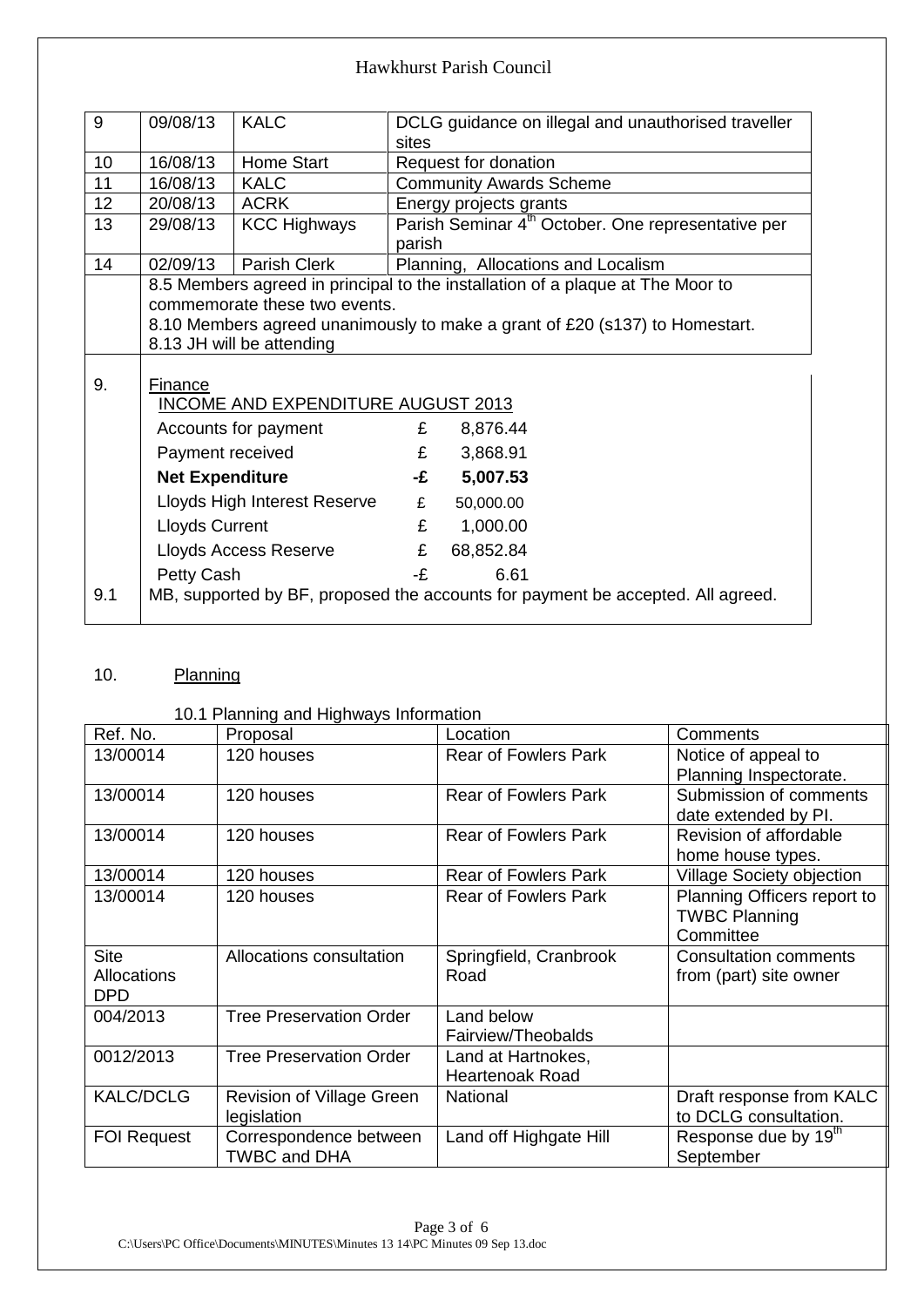|          | Planning/Countryside         |                        |                     |
|----------|------------------------------|------------------------|---------------------|
|          | Properties                   |                        |                     |
| Resident | E-mail from resident to Cllr | Land off Highgate Hill | Comments regarding  |
|          | <b>Fitzpatrick</b>           |                        | developers proposal |

10.2 Planning TWBC Approved:

| Ref. No. | Proposal                         | Location                      | Comments/Valid |
|----------|----------------------------------|-------------------------------|----------------|
| 13/01369 | Non-illuminated fascia signs     | Lloyds Bank, Rye Road         | 10/07/13       |
| 13/01337 | <b>LBC.</b> Internal alterations | Holmans, Slipmill Lane        | 18/07/13       |
| 13/00841 | Lawful Development               | Whiteswood Farm, Whites       | 29/07/13       |
|          | Certificate, AOC                 | Lane                          |                |
| 12/03451 | Demolition and construction      | Holly Shaw, Queens Road       | 02/08/13       |
|          | of 7 dwellings                   |                               |                |
| 13/01816 | LBC. Changes to south            | Holmans, Slipmill Lane        | 06/08/13       |
|          | elevation windows/doors          |                               |                |
| 13/01931 | Single storey front extension    | 15 Oakfield                   | 09/08/13       |
| 13/01807 | LBC. Replacement link and        | St Ronans School Water        | 15/08/13       |
|          | restoration of garden area       | Lane                          |                |
| 13/01804 | Replacement link and             | <b>St Ronans School Water</b> | 15/08/13       |
|          | restoration of garden area       | Lane                          |                |
| 13/01811 | LBC. Replace existing front      | St Ronans School Water        | 15/08/13       |
|          | door to facilitate escape        | Lane                          |                |
| 13/01808 | Replace existing front door to   | <b>St Ronans School Water</b> | 15/08/13       |
|          | facilitate escape                | Lane                          |                |
| 13/01126 | Garage                           | 2 Pixhall Cottages            | 15/08/13       |
| 13/01140 | Two semi-detached houses         | Adjacent 4 All Saints         | 19/08/13       |
| 13/01790 | Detached garage                  | Gills Green Barn, Wellington  | 22/08/13       |
|          |                                  | Road                          |                |
| 13/01620 | LBC. Restoration and             | Beals Green Farm,             | 13/08/13       |
|          | conversion work                  | <b>Heartenoak Road</b>        |                |

# 10.3 Planning TWBC Refused:

| Ref. No. | Proposal                   | Location               | Comments/Valid   |
|----------|----------------------------|------------------------|------------------|
| 13/01619 | Restoration and conversion | Beals Green Farm,      | 14/08/13, LBC    |
|          | work                       | <b>Heartenoak Road</b> | approved.        |
|          |                            |                        | Does not meet    |
|          |                            |                        | broader planning |
|          |                            |                        | policy issues    |

# 10.4 Planning Applications

| Item | Application<br>No.          | Proposal                                                        | Location                                 | Comments                      | Decision | Agree | Against Abstain | Call<br>ın |
|------|-----------------------------|-----------------------------------------------------------------|------------------------------------------|-------------------------------|----------|-------|-----------------|------------|
| 48   | BC/TA1                      | 13/02186/L LBC. Extension of<br>time. Two storey<br>extension   | Delmonden<br>lGrange,<br>lDelmonden Lane | TW/10/02140<br>refers         | Agreed   | All   |                 | <b>No</b>  |
| 49   | BC/TA1                      | 13/02185/L Extension of time.<br>Two storev<br>extension        | Delmonden<br>Grange,<br>Delmonden Lane   | TW/10/02133<br><b></b> refers | Agreed   | All   |                 | <b>No</b>  |
| 50   | 13/02235/<br>HOUSE/R<br>IH1 | <b>Enclosure below</b><br>existing roof to form<br>utility room | Honeysuckle<br>Cottage, Water<br>Lane    |                               | Agreed   | All   |                 | INo.       |
| 51   | 13/02300/<br>HOUSE/H        | Extension of time.<br>Conversion od                             | Spindlewood,<br>Stream Lane              | TW/10/01891<br><b></b> refers | Agreed   | All   |                 | <b>No</b>  |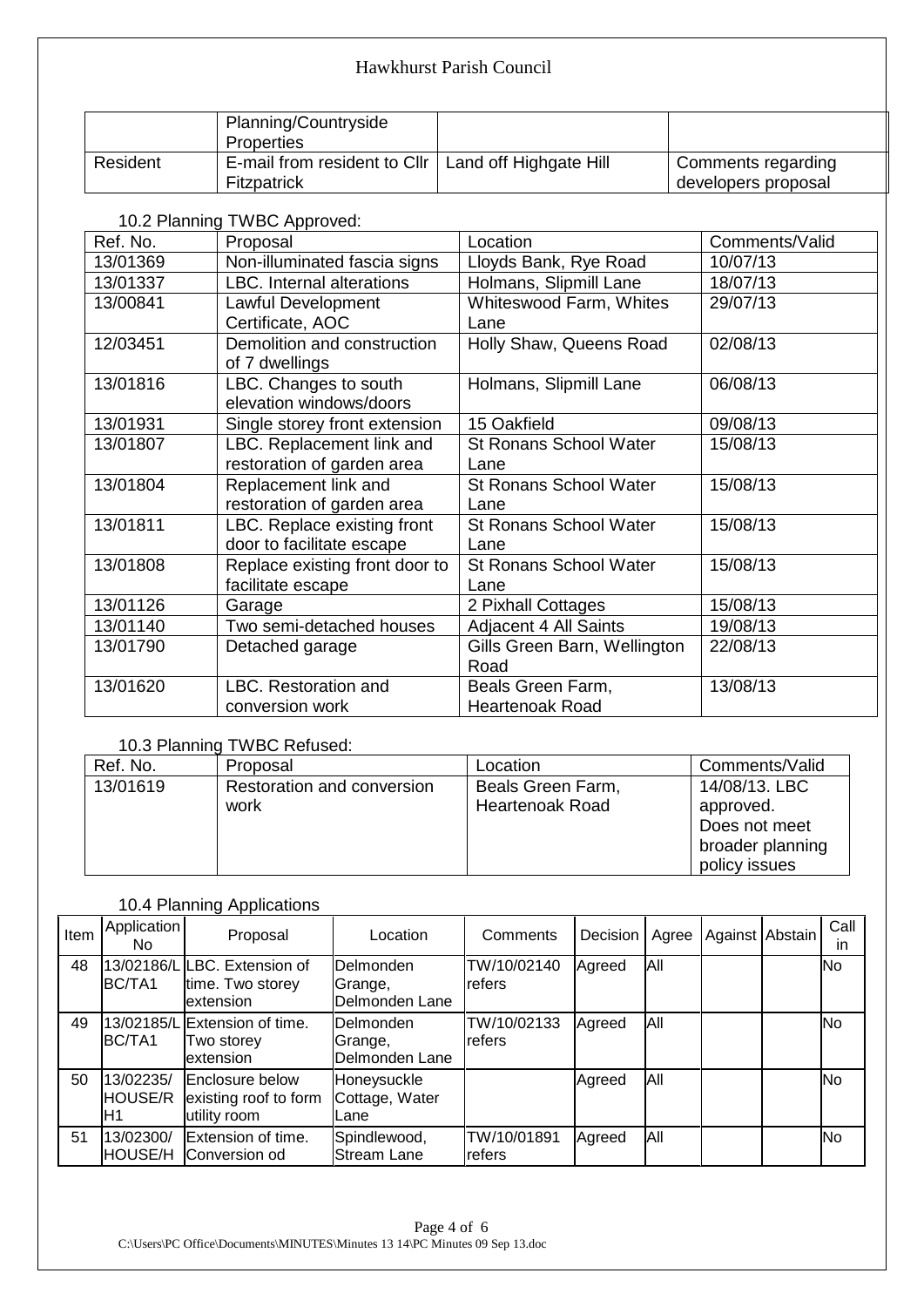| Item | Application<br><b>No</b> | Proposal                                                                          | Location                                              | Comments                                                                                                                                                                                                                                                                                                                                                                                      | Decision     | Agree | Against Abstain |           | Call<br>in. |
|------|--------------------------|-----------------------------------------------------------------------------------|-------------------------------------------------------|-----------------------------------------------------------------------------------------------------------------------------------------------------------------------------------------------------------------------------------------------------------------------------------------------------------------------------------------------------------------------------------------------|--------------|-------|-----------------|-----------|-------------|
|      | W <sub>1</sub>           | garage to form<br>granny annexe                                                   |                                                       |                                                                                                                                                                                                                                                                                                                                                                                               |              |       |                 |           |             |
| 52   | UL/NR2                   | 13/02158/FErection of 3 bed<br>dwelling                                           | Former toilet site,<br><b>Ockley Road</b>             | If the planning<br>officers<br>recommendati<br>on differs,<br>Members wish<br>this to be<br>determined by<br>the Planning<br>Committee                                                                                                                                                                                                                                                        | Agreed       | 10    | <b>BW</b>       | <b>MB</b> | Yes         |
| 53   | UL/ARJ                   | 13/02374/F Extension of time.<br>2x3 bed semi-<br>detached houses                 | Land adjacent to 4<br><b>All Saints Road</b>          |                                                                                                                                                                                                                                                                                                                                                                                               | Agreed       | All   |                 |           | <b>No</b>   |
| 54   | UL/SB4                   | 13/02391/F Pair of semi-<br>detached dwellings                                    | Junction of Post<br>Office<br>Road/Northgrove<br>Road | The proposal is Against<br>over intensive<br>and contrary to<br>Conservation<br>Area policy. A<br>single storey<br>dwelling<br>designed in<br>sympathy with<br>Dymoke Oast<br>on the other<br>side of the<br>junction may<br>be more<br>acceptable. If<br>the planning<br>officers<br>recommendati<br>on differs,<br>Members wish<br>this to be<br>determined by<br>the Planning<br>Committee |              | 11    |                 | <b>JH</b> | Yes         |
| 55   | UL/TA1                   | 13/01989/F Revision. Two storey Adjacent to White<br>dwelling.                    | Lodge, Horns<br>Road                                  | Revised<br>Landscaping<br>Plan                                                                                                                                                                                                                                                                                                                                                                | <b>Noted</b> | All   |                 |           | No          |
| 56   | 13/00351/<br>OUT/TA1     | Revision. Outline for<br>3 detached and 1<br>pair semi-detached<br>dwellings      | Copt Hall/Orleigh,<br>Copthall avenue                 | The Parish<br>Council is the<br>site owner. No<br>vote was<br>taken.                                                                                                                                                                                                                                                                                                                          | Noted        | All   |                 |           | No          |
| 57   | UL/EA1                   | 13/02450/F Demolition of offices<br>and erection of 2<br>houses and 1<br>bungalow | Watkins &<br>Doncaster,<br>Conghurst Lane             | As the site is<br>outside the<br>LBD but is part<br>brownfield, if<br>the planning<br><b>officers</b><br>recommendati<br>on differs,<br>Members wish<br>this to be                                                                                                                                                                                                                            | Agreed       | All   |                 |           | Yes         |